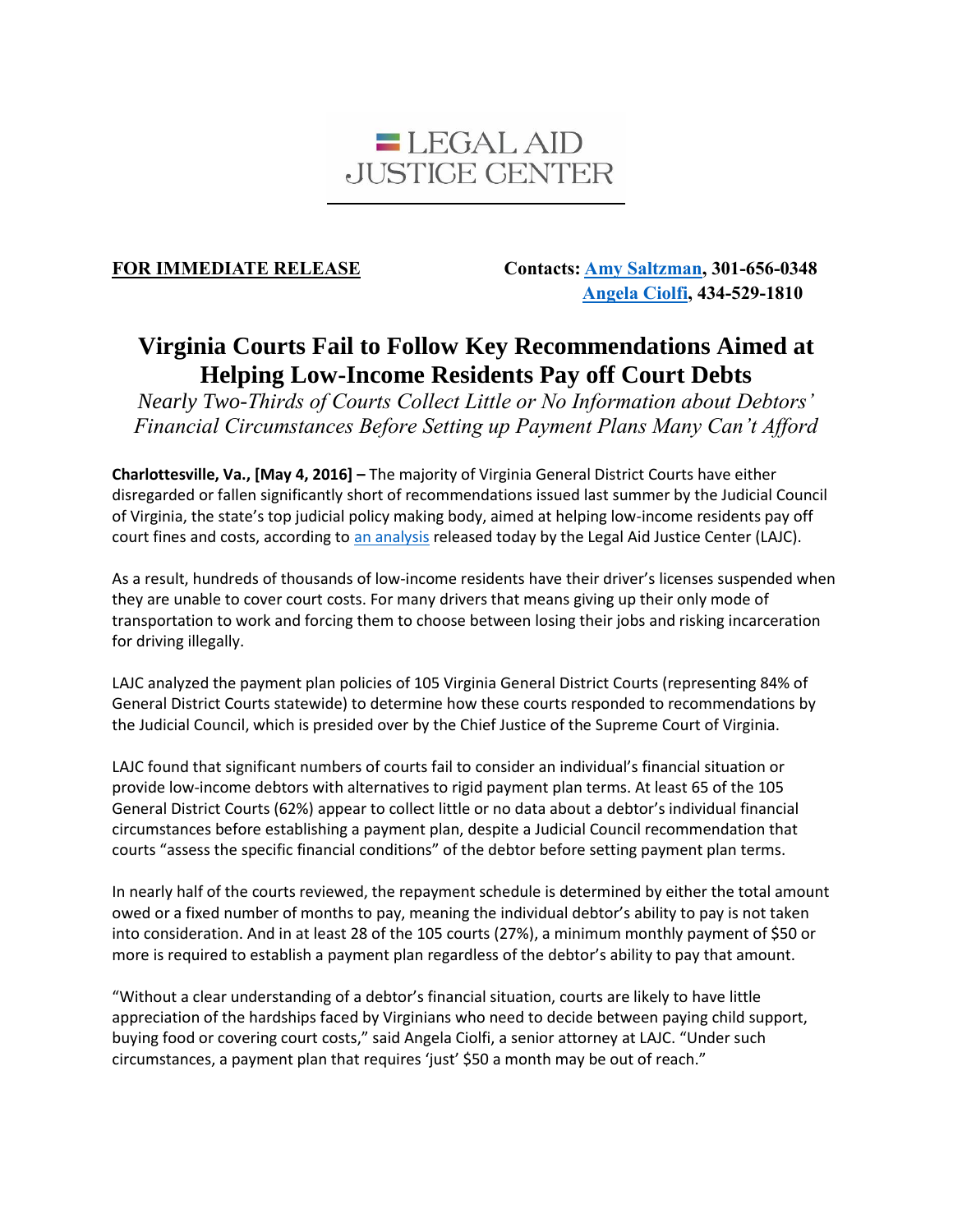In 2015, more than 900,000 (approximately 1 in 6) Virginia Department of Motor Vehicles customers had suspended driver's licenses due to one or more unpaid court costs or fines. In FY2015 alone, the DMV issued 366,773 orders of driver's license suspensions resulting from unpaid court costs or fines, more than a third of which (38%) were for offenses wholly unrelated to driving.

These costs and fines are unfair to low-income drivers. Wealthier drivers have the discretionary income to quickly cover the costs and retain their licenses. By contrast, low-income drivers struggle to meet the minimum down payments or monthly payments required by the courts and are therefore punished more harshly.

"Without a driver's license, low-income Virginia residents have a much harder time getting to work and earning the money they need to pay off their debts. In many cases they have no choice but to drive to work without a license and risk jail time," said Ciolfi.

The Virginia General Assembly passed legislation last year requiring courts to put their payment plan policies in writing. (Most of these policies are now available [online.](http://www.courts.state.va.us/online/ppp_fines_costs/home.html)) The Judicial Council then issued "Recommendations for the Collection of Unpaid Fines and Court Costs," which were distributed to Virginia courts prior to July 1, 2015, the date that written policies became required by law.

The Judicial Council recommendations were drafted to assist courts in establishing their own written policies and urged courts to develop payment plans that allow debtors to pay off fines and avoid having their driver's licenses suspended.

The LAJC analysis, "[Driven Deeper into Debt: Unrealistic Repayment Options Hurt Low-Income Court](https://www.justice4all.org/wp-content/uploads/2016/05/Driven-Deeper-Into-Debt-Payment-Plan-Analysis-Final.pdf)  [Debtors](https://www.justice4all.org/wp-content/uploads/2016/05/Driven-Deeper-Into-Debt-Payment-Plan-Analysis-Final.pdf)," also found the following:

- Although the Judicial Council recommendations encourage courts to consider the debtor's financial obligations in other courts before setting up a payment plan, 86% of General District Court policies make no reference to such factors.
- At least 56% of General District Courts make no reference to community service as a means of offsetting court costs and fines even though the Judicial Council recommends that option.
- Although the Judicial Council recommends against requiring a down payment to enter into a deferred payment plan, 18% of courts make that requirement. Several policies are especially punitive after one default on payment. For instance, after default, courts in the 6th Judicial District (Brunswick, Emporia, Greensville, Hopewell, Prince George, Surry and Sussex) require 50% down or \$200, whichever is less, to receive only four additional months to pay in full.
- In at least 25% of General District Courts, a significant down payment is required to enter into an installment plan following one default. In Charlotte and Greene Counties, for example, debtors must pay 50% down to begin a new installment payment plan.

LAJC calls on Virginia courts to do much more to ensure that state residents who are unable to pay their court debts aren't trapped by ill-conceived payment policies that are unrealistic and counter-productive. It also notes that indigent Virginians should receive extra consideration, such as foregoing driver's license suspension when poverty precludes payment. "These individuals should be afforded a way to maintain licenses, and their livelihood, despite their poverty," the analysis states.